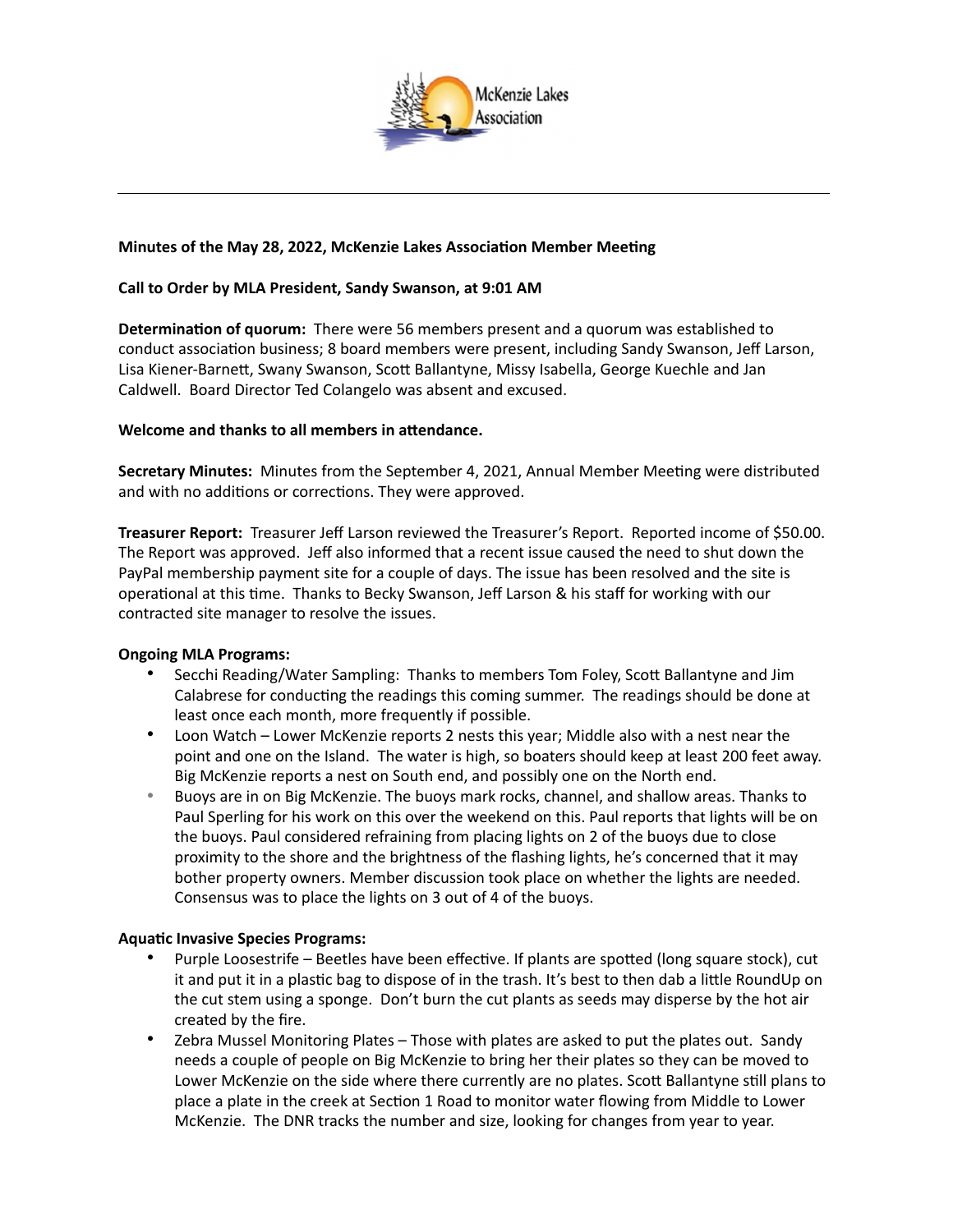- CB/CW Boat Monitors Sandy informed us that 5 people have been hired and trained. They will be working all 3 landings. We still need to match paid hours with volunteer hours. Especially need volunteers on Lower McKenzie. Shifts are 8:00 am – 12:30 pm and 12:30 pm – 5:00 pm. Reminder that the DNR grant requires that the MLA Association matches paid hours with volunteer hours inspecting boats at each of the 3 landings. Thanks to all volunteers who have already signed up. Please text Sandy if you have 4 % hours to spare to volunteer to work on a Saturday or Sunday any upcoming weekend.
- Decontamination Stations Any watercraft entering or leaving the lake must be sprayed with the solution made available at the decon station. We greatly appreciate those who have volunteered to empty and replace the bleach solutions regularly at each of the 3 landings. We still need a few more volunteers, so please contact Sandy if you are willing to help out.

# Old Business:

• Healthy Lakes – Mike Pederson informed that the contractor didn't get the work done as expected so he's looking for a different contractor to do the work to place the fishsticks. Reminder that this is a 5-year grant, so we are still within the window, and the DNR has already approved 6 shoreline sites to place the fishsticks, 4 on Middle McKenzie and 2 on Big McKenzie. Mike is also going to see what else we can do on the lake. Possibly place rock beds in the lake. Young fish return to the rock beds each Spring. Mike will be talking to the DNR further on this to understand options. Thanks again Mike for the excellent work on this beneficial project. Additionally, the Washburn County Shoreline Restoration Grant has openings. Sandy reported that submissions need to be to Lisa Burns by June 10. Contact information is [lburns@co.washburn.wi.us](mailto:lburns@co.washburn.wi.us) or [715-468-4654.](tel:715-468-4654) Burnett County: Healthy Lakes plus shoreline incentive program (SIP) with \$50 annual payment. Dave Ferris, Land Services Dept, [715-349-2109](tel:715-349-2109) ext. 2615. Also Emily Moore, AIS Coordinator [emoore@burnettcounty.org](mailto:emoore@burnettcounty.org) or [715-349-2109](tel:715-349-2109) ext. 2613.

## **New Business:**

- Aquatic Plant Management Plan This is MLA's 3rd time developing a 5 yr. plan, so 15 total years of monitoring plants in the McKenzie Lakes. A written plan was formulated over the winter, full report to be published next summer. Field work will start the second week of June and continue into this fall. An open meeting, conducted by Emily Ward, took place after the member meeting and everyone was welcome to attend. Past APM plans can be reviewed at: [https://www.burnettcounty.com/1120/Past-Projects](https://urldefense.com/v3/__https:/www.burnettcounty.com/1120/Past-Projects__%3B!!FSOJMA!IFkgiN3ddmLQsYTYCcvTcQ7u2UmjBQdo0rKvGY2clcFVfISW3Xfq73vHRvXVgwtG6cl4rXM7fpu-abSUZQU$) or [https://mckenzielakes.com](https://urldefense.com/v3/__https:/mckenzielakes.com__%3B!!FSOJMA!IFkgiN3ddmLQsYTYCcvTcQ7u2UmjBQdo0rKvGY2clcFVfISW3Xfq73vHRvXVgwtG6cl4rXM7fpu-Em0DhX4$)
- Northwest Wisconsin Lakes Conference Scheduled for June 17, 2022. This event is sponsored by the WI DNR and is for all of Northwestern WI. The sessions are 45 minutes and cover plants, water, fish & boating. Food and beverages are provided. The registration fee is \$45. Register and pay at: [https://nwwislakesconference.org](https://urldefense.com/v3/__https:/nwwislakesconference.org__%3B!!FSOJMA!IFkgiN3ddmLQsYTYCcvTcQ7u2UmjBQdo0rKvGY2clcFVfISW3Xfq73vHRvXVgwtG6cl4rXM7fpu-Sw6P1k4$)
- Website MLA-branded apparel is available for purchase on the MLA website. The Booya Mugs have been a great success! We appreciate all who have purchased mugs, the mugs are sold out. Another 25 mugs have been ordered and will be available in July. This is the final order for the limited edition mugs. Unfortunately, after the upcoming batch is sold out no more will be available this year.
- Facebook Users must be a paid MLA member and/or an immediate family member and must also provide your lake address to join the group. Sandy reported that a few unendorsed ads had been posted on the site, violating our site guidelines. Missy Isabella and Sandy Swanson are the site administrators. They've been working to strengthen admissions and will be monitoring and will stop all posts not previously approved by Missy or Sandy.
- Booya a huge thank you to Ann Powers, Lisa Kiener-Barnett, and George Kuechle for their work to keep this event going successfully. The 2022 Booya will be in-person again this year. It be held Saturday, August 6. A volunteer sign-up sheet will be available at the next meeting.

# **Other New Business**

• Boat Landing on Big McKenzie – Following discussion last year at member meetings, we